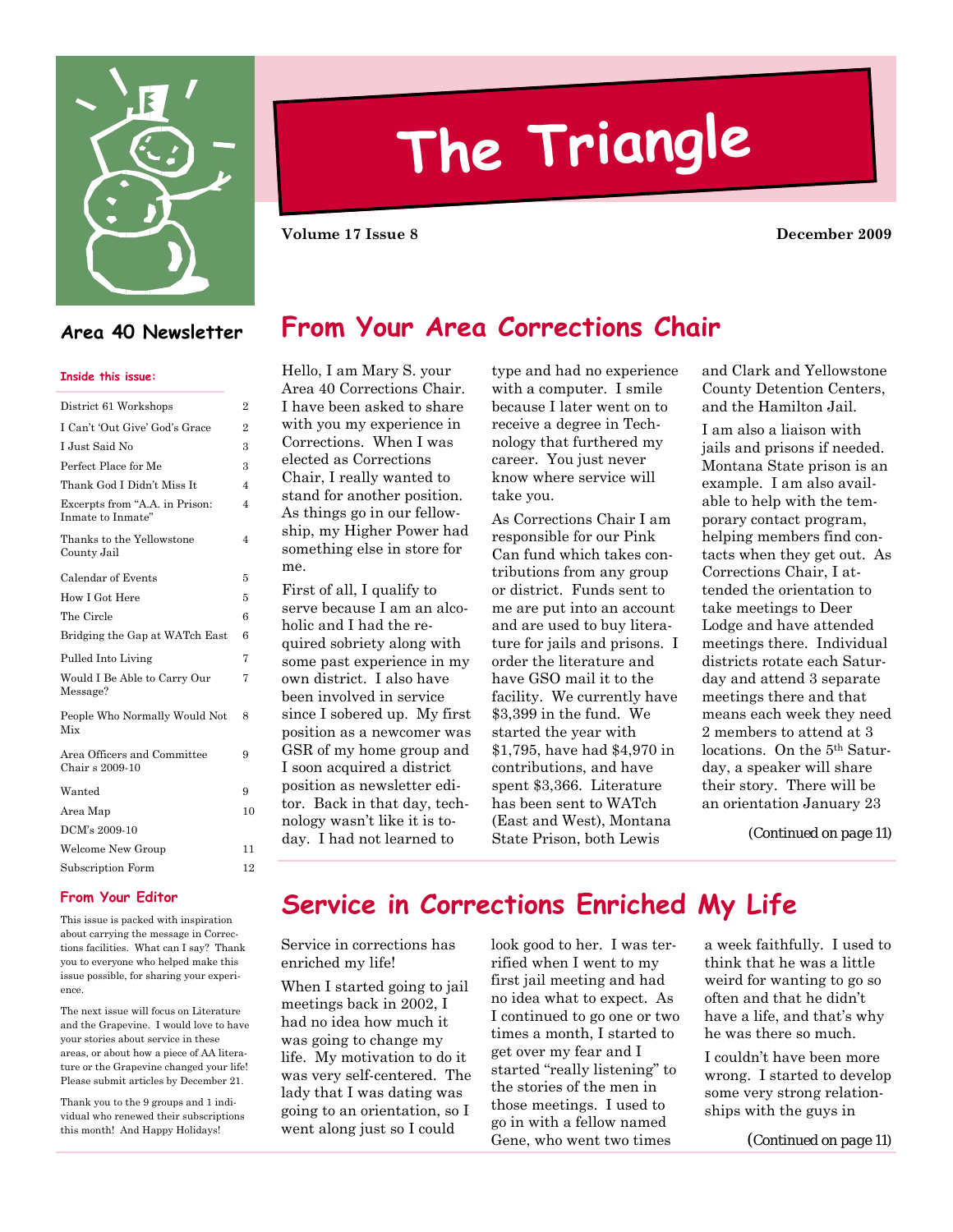#### **District 61 Workshops**

This April saw District 61's third successful Annual Treatment and Corrections Workshop. Despite the name, the workshop draws on talents of the PI, CPC, Workshops, Treatment and Corrections Committees, which start meeting, as what has come to be called the Mega Committee, to plan for an April workshop. Throughout the winter, the committee invites, cajoles, reminds and suggests to treatment and corrections personnel that they should spend a Saturday in Helena as AA's guests for lunch and a workshop. For the last two years, the Bureau of Occupational and Professional Licensing has awarded three continuing professional training hours to licensed professional therapists, licensed addictions therapists and other treatment professionals for attending the workshop. At the same time, the Mega Committee invites law enforcement officers, probation and parole officers, prison and prerelease staff and officers, Judges, Justices of

the Peace and both County Attorneys and Public Defenders to attend the workshop.

The agenda for the day includes two panels, one of recovering members of AA, ideally those whose sobriety story includes incarceration, treatment or both. A second panel is made up of professionals, who have included sheriffs, district judges, jail administrators, addictions counselors, justices of the peace, county attorneys, deputy county attorneys, and line city and county law enforcement officers.

Indeed, we are not people who would ordinarily mingle. But it is truly amazing to see law enforcement officers observe people they have repeatedly arrested looking clean and bright and full of the sunlight of the spirit; a District Judge's expression when fifteen people she sent to the WATCh program stand up, straight, tall, decently dressed, clean shaven, employed and happy to be sober. These

annual workshops have created a sense of alliance between our fellowship and the law enforcement, treatment and corrections professionals who, as much as some of us hated them at the time, were the friends who got us on the road to happy destiny. "Those people" are a lot like us. In fact, one year to our surprise we found that four of the five professional panelists admitted to being members of our fellowship,

Finally, the hard work that has been done by the five committees and dozens of volunteers to put together this workshop, including cooking, serving and cleaning up after a delicious and well presented luncheon has been a further step in a service career for some, a brilliant beginning for others, and a source of enthusiasm and passionate concern for the fellowship that makes membership in AA in and around the Helena area exciting and transforming.

Tom D., District 61 DCM

### **I Can't 'Out Give' God's Grace**

Recently I've been given the privilege of taking a meeting into a lock-down portion of a pre-release for women in Billings. The rewards have been tremendous for me. As usual, I can't 'out-give' God's grace and I learn that every time I am involved in service of any kind.

I began to be involved in corrections work when I was new and believed, without question, what the old-timers told me. They said, "This is what we do" and I didn't think to question that. I'm grateful for that naïveté. I wish more people these days had the same gullibility that I had then. It has paid off in spades and my sobriety has been richer for it, I believe.

The meeting is an open meeting and, wisely, one of our members suggested putting the 5th Tradition into our format so the singleness of purpose is emphasized from the start. The facility asked that we had strong emphasis on the first 3 steps and we have done that, but we also read and study all the way through the 12th step. We have found that many of these women want an answer. They want something they can believe in and when we read and discuss the suggested guidelines in the Big Book for ALL the steps, I have watched that hope begin to bud and bloom. There is an amazing trust that has built up in this group of women.

There are a number of women who have been participating in this. As volunteers, we go in for a month at a time, so there's a great feeling of continuity with this meeting. With that continuity, a connection has formed that opens an opportunity for honest sharing and direct focus on the steps as they apply to our lives. They want to learn how to have it.

The message with depth and weight is being given there and it is powerful. The women in this facility see it and hear it. And one more time, just as Bill needed Dr. Bob, I find that I also need these and many other women to keep my faith alive and vital.

I'm so grateful for this opportunity to serve! Donna H.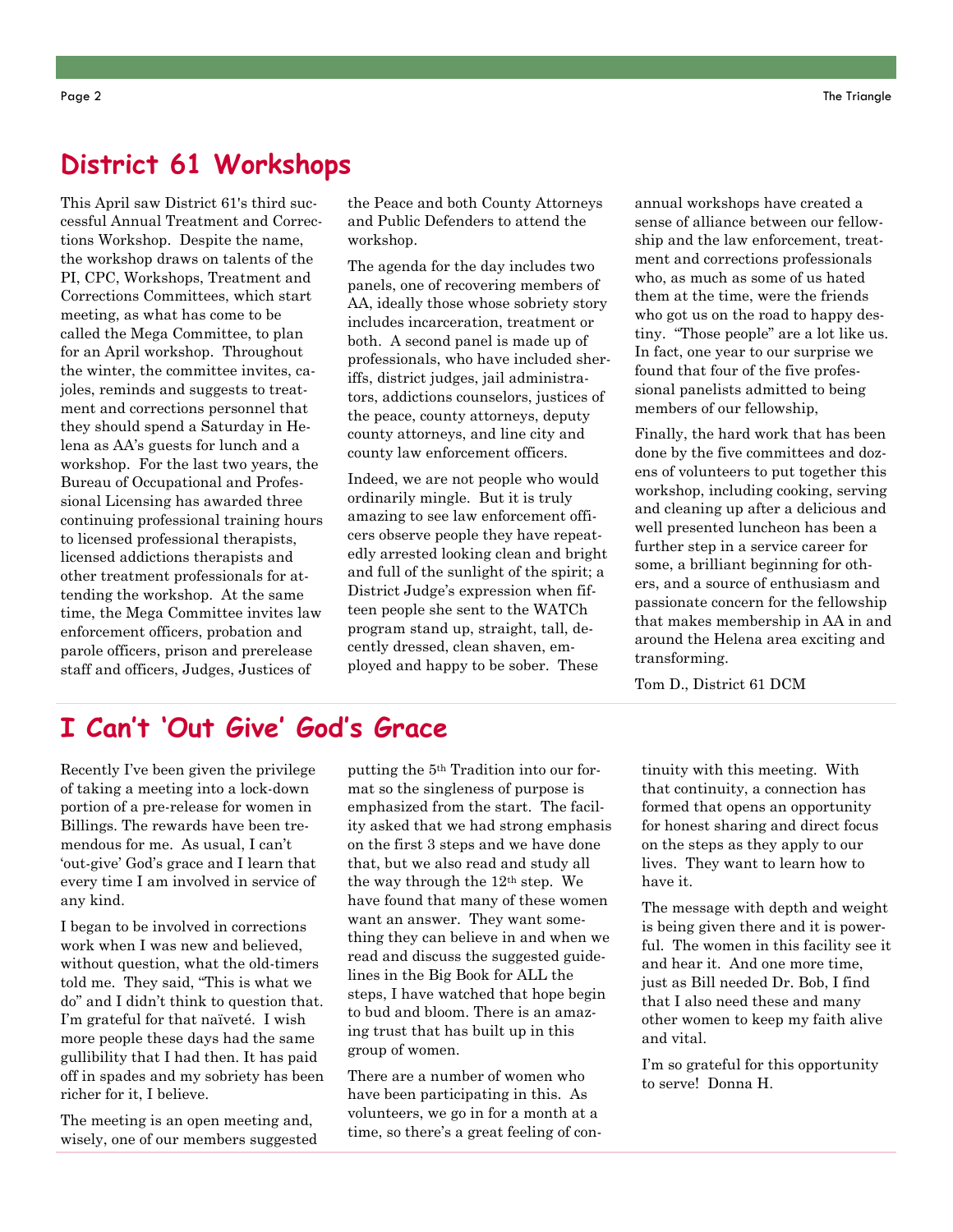### **I Just Said No**

I just said, "no." I said, "absolutely not" to my sponsor's suggestions for peace and serenity in times of rough going. After all, I had done the steps! As the years in sobriety added up so did the abundance and with that comes more problems. The fear can be all consuming with a small business in this economy or even in a good economy. That, coupled with my mother's failing health and my inability to keep her alive, drove me to the emergency room one day with the signs of a heart attack. I lay on the

#### **Perfect Place for Me**

I'm Teresa K., alcoholic. I have never been inside a correctional facility where I didn't get out within an hour or so. Nevertheless, it turns out jails and prisons are a perfect place for me to carry AA's message. I absolutely have alcoholism, but thanks to the Power in the universe and my fellow travelers, I am not at its mercy today. In fact, it has become my greatest asset. Having the extreme good fortune of being sober, I have an equal responsibility to try to pass that gift on to others, to let other alcoholics know how that came to pass. For an alcoholic like me, contented sobriety is not an accident.

When I moved to Helena in 1991, the home group I joined was very active in Corrections. I just followed along behind them and have been taking meetings inside one institution or another ever since. I am currently part of the crew of women who take a weekly AA meeting to the Riverside Youth Correctional Facility at Boulder. Riverside is a prison for female felons, ages twelve to eighteen. Given what I was doing at that age, I should have landed in such a place, more than once. I didn't avoid it because I

gurney crying because I knew my head, not my circumstances, got me there. As soon as I identified the problem as me, and not my life, I finally said yes to my sponsor's 10 years of suggestions…service work.

I always said, "I don't have time" and "that has nothing to do with my problems". I thought she was just jealous because I didn't have kids and I had so much freedom! Finally the pain outweighed the inconvenience. I signed up to go into the county jail. I signed up for a district position. I signed up to take meetings into the treatment center. I noticed our district was taking meetings into the

was clever – the world was just very different during the 1970's.

The girls' attendance at meetings is voluntary. They can't have a meeting without at least two of us, so they are always grateful we come. Some weeks there are as many as seven of them. They run the meeting, participate openly in the discussion, ask great questions about sobriety and AA, about how and why we stay sober. They believe what all of us have believed while contemplating stopping drinking – I'll never have fun ever again. Many of them will return to homes in which active alcoholism is alive and well. Coupled with peer pressure, it's a reasonable estimate not one of them will stay sober when they get out. Some eventually make it back to Riverside. It can be discouraging.

When I start thinking new people must stay sober in exchange for my time and effort, I'm in trouble. There can be no strings attached to the service I do here. I attend the Riverside meeting to help me stay sober. I feel better every time I leave there. I get a good shot of what I was like, and a blast of gratitude that I'm not on that same path today. I know the seed of hope and recovery gets planted during those meetings - I can tell by their

men's prison and not the women's prison, so I started the ball rolling and I take a meeting up to the women's prison in Billings every month. I know you know the end of this story if you are reading this publication. Nothing changed in my life but all of a sudden I was wearing life like a loose garment. My circumstances are no longer my life.

Life's challenges are no longer a matter of life and death but a mere annoyance. This is my favorite part of AA's design for living….that subtle shift in perception after constructive, unselfish actions for others. Amen.

June K.

nodding heads. We are their evidence that AA works. We have no control over whether they stay sober when they get out. But I am confident they know where to go if and when they're ready to try another way. I have done my part in trying to carry the message of AA to them.

If you are reluctant to volunteer to bring meetings into an institution based on your life's circumstances, set that aside and give it a try. If you're like me, it will be one of the coolest things you get to do in AA. To recognize I'm no different than the alcoholic who is behind bars  $-$  I just never got caught.

#### **Wanted: Sober Women for Riverside Youth Correctional Facility in Boulder**

*Who: Sober women who have at least one year of continuous sobriety.* 

*What: Volunteer to take an AA meeting in to Riverside once a month.* 

*When: Meetings take place Saturday Mornings, 11:00am to 12:00 noon.* 

*Where: Riverside Youth Correctional Facility in Boulder, Montana.* 

*How: For more information and for a copy of the Riverside application, contact Teresa K. in Helena, at (406) 465- 2315.*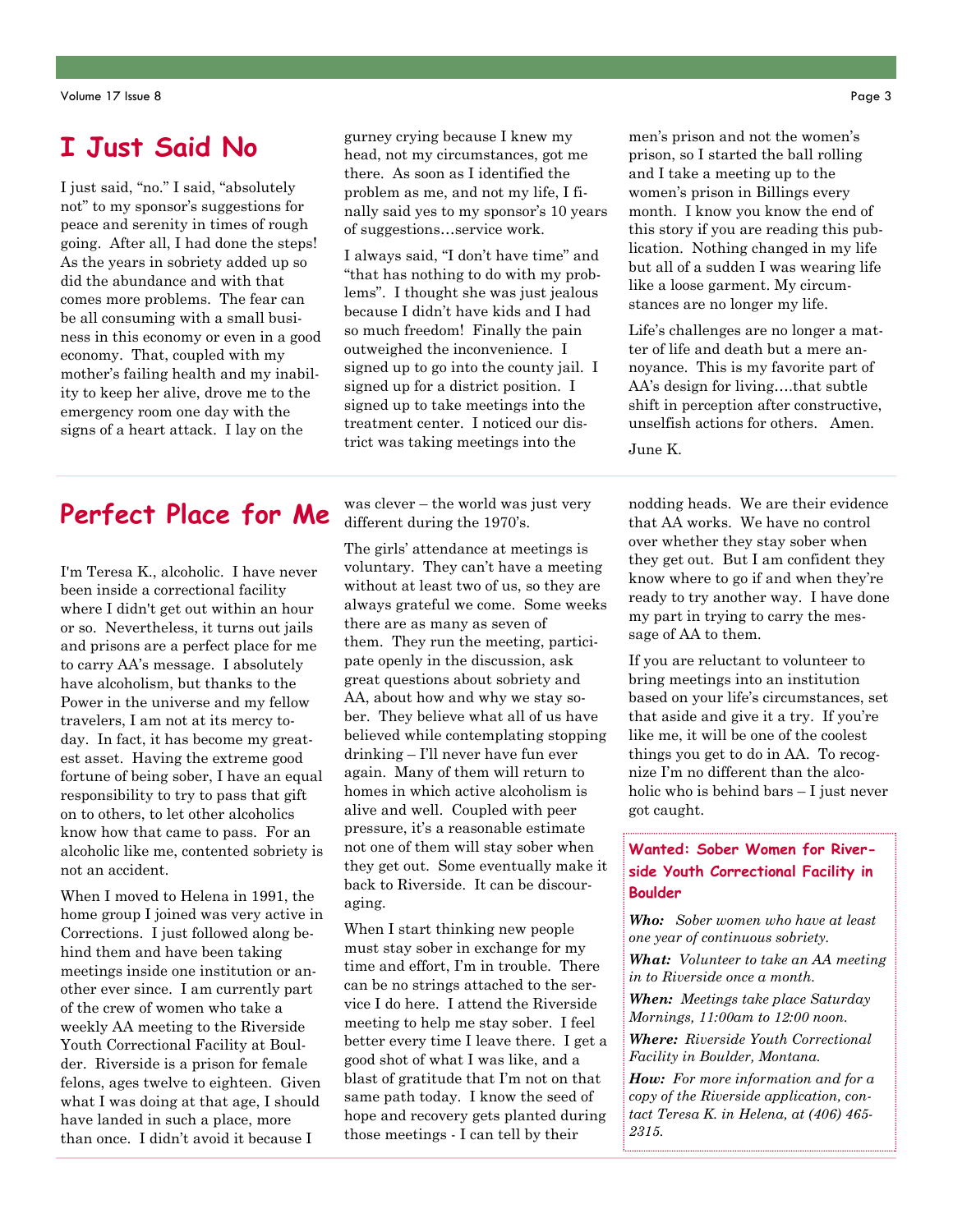### **Thank God I Didn't Miss It** with these women and

I'm Trudi D. and I am an alcoholic from Billings, MT – District 11. I am currently serving as the Montana Women's Prison coordinator for AA in the facility. The meeting is on Tuesday nights from 7:00 to 7:55. I have had many opportunities to be of service in Alcoholics Anonymous, but few have filled me with more gratitude than carrying the message into the correctional facilities. It has been a

privilege to participate watch them grow and

change as they begin to apply the AA principles of recovery in their lives.

As has often been my experience in Alcoholics Anonymous, I have received far more than I have given at the prison. I thought I was there to facilitate a meeting, but being able to share with and listen to these women reminds me to be grateful for my sobriety and the life I have been given. They have taught me that joy is a gift from God and it is possible to experience that joy and even serenity under difficult conditions. The Big Book says "To watch people recover, to see them help others, to watch loneliness vanish, to see a fellowship grow up about you, to have a host of friends – this is an experience you must not miss." This has proved to be the reality of my service carrying the message into the Montana Women's Prison. Thank God I didn't miss this opportunity.

**\*\*\*\*\***

#### **Excerpts from "A.A. in Prison: Inmate to Inmate"**

My name is Lori F., your Area 40 Literature Committee Chair and alcoholic. I must admit that I have not been involved in carrying the message to "guests" of correctional facilities in any way other than contributions to the pink can. I picked up a copy of "A.A. in Prison: Inmate to Inmate" (available from GSO for \$2.25) without knowing what to expect. Here, using excerpts from the stories in the booklet, is what I found:

#### **What it used to be like:**

"*I kept looking for ways to keep from changing."* 

*"[Drinking] took the rough edge off of reality."* 

*"I tried to fill the hole in my soul. I used many things, including alcohol."* 

*"I did not care about anyone else but myself"* 

*"I felt all kinds of fear. Fear of change. Fear of the unknown. Fear of failure. . . . I felt out of control and worthless."* 

*"I had been trying to run from the disease. And the disease had followed me."* 

*"I was death waiting to happen."* 

#### **What happened:**

*[After hearing an outside speaker] "For the first time in my life, I understood my real problem. I felt a sense of hope." "I found moral support from the visiting speakers."* 

*"She told a story that was a lot like mine. . . . And she shared the miracle of her life today. I felt another seed of hope planted."* 

*"I grew close to the outside sponsors that brought us meetings. I heard things that I believed. I wanted what the [A.A.] members had."* 

*"People carried the message of A.A. into the prison system. They saved my life. . ."* 

*"I heard people come in from outside and speak. . . I could tell they were being honest. . . I decided that I wanted what they had."* 

#### **What it's like now:**

*"That odd hurt in my chest is gone."* 

*"A.A. taught me how to forgive myself." "Today I know a new life with the God of my understanding."* 

*"I hope to share my experience in prison with others. Maybe I can help someone avoid the mistakes I made."* 

*I have gone from hopeless to hopeful."* 

*"I know what being grateful means."* 

*"I am growing in ways I needed to grow. When I leave this place, I will be strong enough to survive."* 

There are many still suffering alcoholics who are incarcerated. This booklet showed me how very important outside speakers/sponsors can be in a prisoner's first steps toward AA. It also taught me, once again, that identification doesn't come from having had exactly the same experiences, but from "[t]he feeling of having shared in a common peril." (*Alcoholics Anonymous, page 17*)

**\*\*\*\*\*** 

#### **Thanks to the Yellowstone County Jail**

Hello. My name is Jeff M. In April 2004, I was in the Yellowstone County Jail. A week after I was in jail, I went to my first AA meeting. A week later I got a sponsor. I had some tough things happen. I lost both of my parents. Without AA and a sponsor I

would not have made it. I want to thank the Yellowstone County Jail for allowing AA to have meetings there; I also want to thank Dave B.

I have been sober since April 23, 2004 and for that I am so grateful. My life today is really good. I go to meetings

daily and my sponsor Bob F. has worked with me and taught me how to live life on life's terms. AA has given me more than I could ever ask for. I am truly a gratefully recovering alcoholic. Thank you and God bless. Jeff M.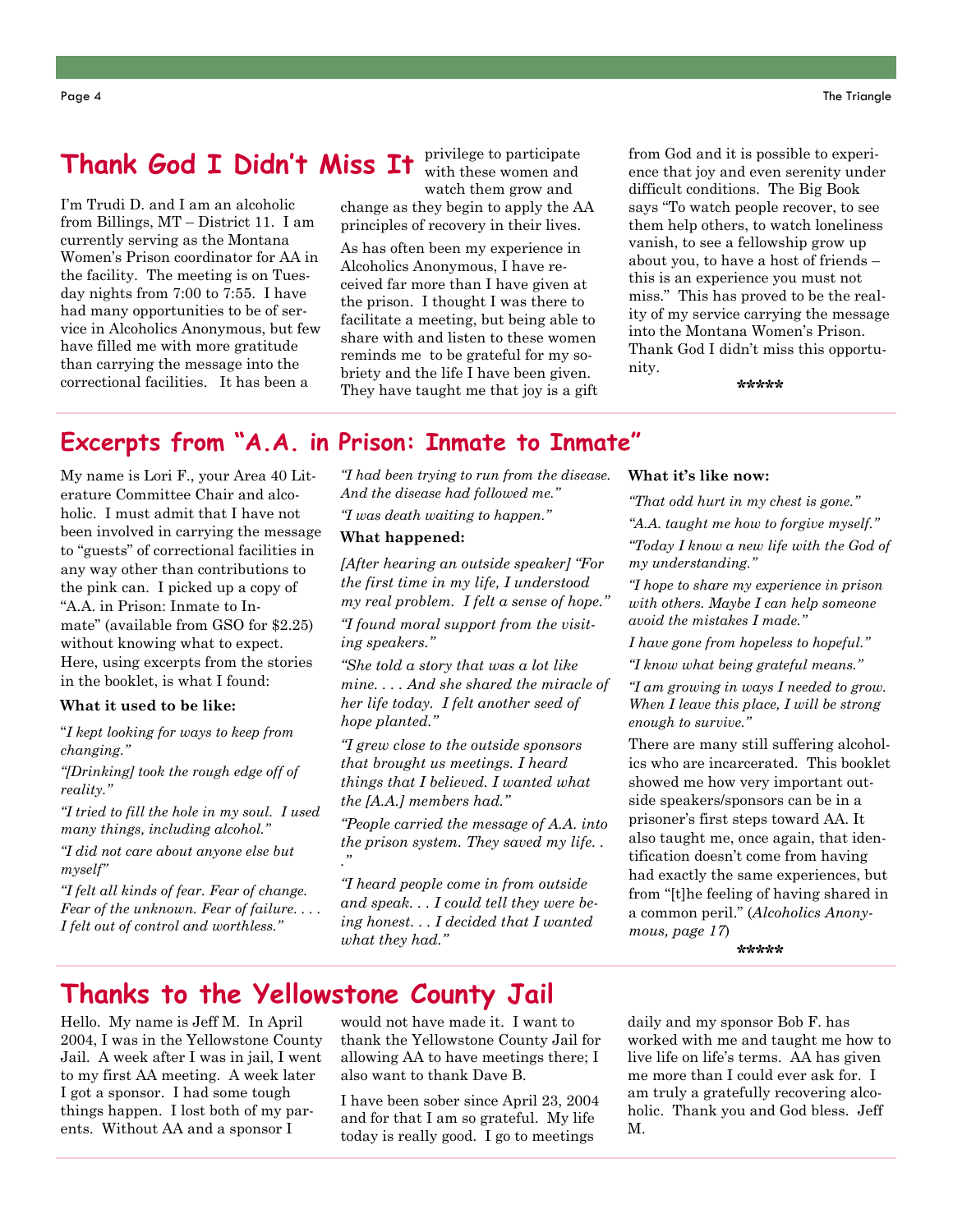#### **Calendar of Events**

**HELENA—Treatment Workshop—December 5—Charmonix SAVAGE—District 23 New Years Eve Party—December 31—Scott W. DEERLODGE—Montana State Prison—January 23, 2010—Mary S. DEADLINE FOR AGENDA ITEMS—Spring Assembly—February 1, 2010 DEADLINE FOR SUBMISSION OF 2012 WCRAASC BID INFO—February 1, 2010 DUBUQUE IOWA—West Central Region Service Conference—March 5 - 7, 2010—**Carole B. **HELENA—Northern Rockies Pockets of Enthusiasm—March 19-20, 2010—**Kevin S. **LEWISTOWN—Spring Assembly—April 10-11, 2010—**Terry S. **SAN ANTONIO, TX—A.A.'s 75th Birthday Party "A Vision for You"—Deadline for preregistration—May 14, 2010**—www.aa.org **BILLINGS—Spring Roundup—May 14-16, 2010—**Connie O.; Johnny B. **SAN ANTONIO, TX—A.A.'s 75th Birthday Party "A Vision for You"—July 1-4, 2010** www.aa.org **LEWISTOWN—Fall Assembly—September 18-19, 2010—**Terry S. **BUTTE—Fall Roundup—October 1-3, 2010—Rick P. RAPID CITY, SD—Special West Central Region Forum—November 12-14, 2010 NOTHERN MINNESOTA—West Central Region Service Conference—March 4-6, 2011 GREAT FALLS/MILES CITY—Local Forum—Spring 2011** (pending request outcome) **LEWISTOWN—Spring Assembly—April 9-10, 2011 IOWA—West Central Regional Forum**—**September 10-11, 2011 LEWISTOWN—Fall Assembly—September 17-18, 2011 HELENA—National AA Archives Workshop—September 2011—**Gerry R. **INTERNATIONAL CONVENTION UP-DATE The local host committee will hold a Volunteer Kickoff event January 9, 2010. After the kickoff, members will be able to sign up to volunteer online. Check it out at www.aa75.org.** 

**TO BE ANNOUNCED—West Central Region Service Conference—March 2-4, 2012** 

If you would like your event listed here, please email the editor at triangle@aa-montana.org or send it to PO Box 542, Bozeman, MT 59771

### **How I Got Here**

So there I was, on the reception and orientation (r & o) unit of the Utah State Prison (USP) trying to figure out my next move. How had I gotten there, what was I going to do, should I play hard core? I had no idea. I had already been through the Montana State Prison for drunk driving and now I was here in the USP for using cocaine. My cell mate went to the doctor and I was alone for the first time since arriving there. I don't know what happened, but I found myself on my knees asking God for help.

My cell door opened and it was my turn for the one hour out to shower and walk in circles or get a book. There were only two books: the Book of Mormon and the Big Book of Alcoholics Anonymous. Guess which one I chose. I started reading that Big Book with all the hunger of a starving man. It seemed strange to me at the time, but when I finished the book, the officers told me to roll up. I was in the van when the guard told me he had never taken an inmate straight to the conquest program from R & O before.

I was in an alcohol and drug treatment unit. It was a new program there and they only had one AA meeting a week. I attended every week for five weeks and the "AA Coordinator" overdosed on heroin. The unit Sergeant told me congratulations you are the new AA coordinator. I asked if I could run it the way I learned in my first attempt at sobriety, he said yes.

So I got to work. When I left the prison we had an AA meeting every day of the week, plus meetings for other 12 step programs.

When I was released, I heeded the advice of all the AA members that came into the prison: MAKE SURE TO HIT A MEETING WITHIN THE FIRST 24 HOURS OF GETTING OUT! I did. That was three years ago and I am still sober. I am still active; I have had an extreme spiritual awakening. So the next time you see a PINK CAN, think of all the inmates that need the literature that is provided to hopeless convicts that need a new way to live! IT'S UP TO YOU! Let the moths out of your wallets and give a buck or two.

Thanks for listening, Ray Mc.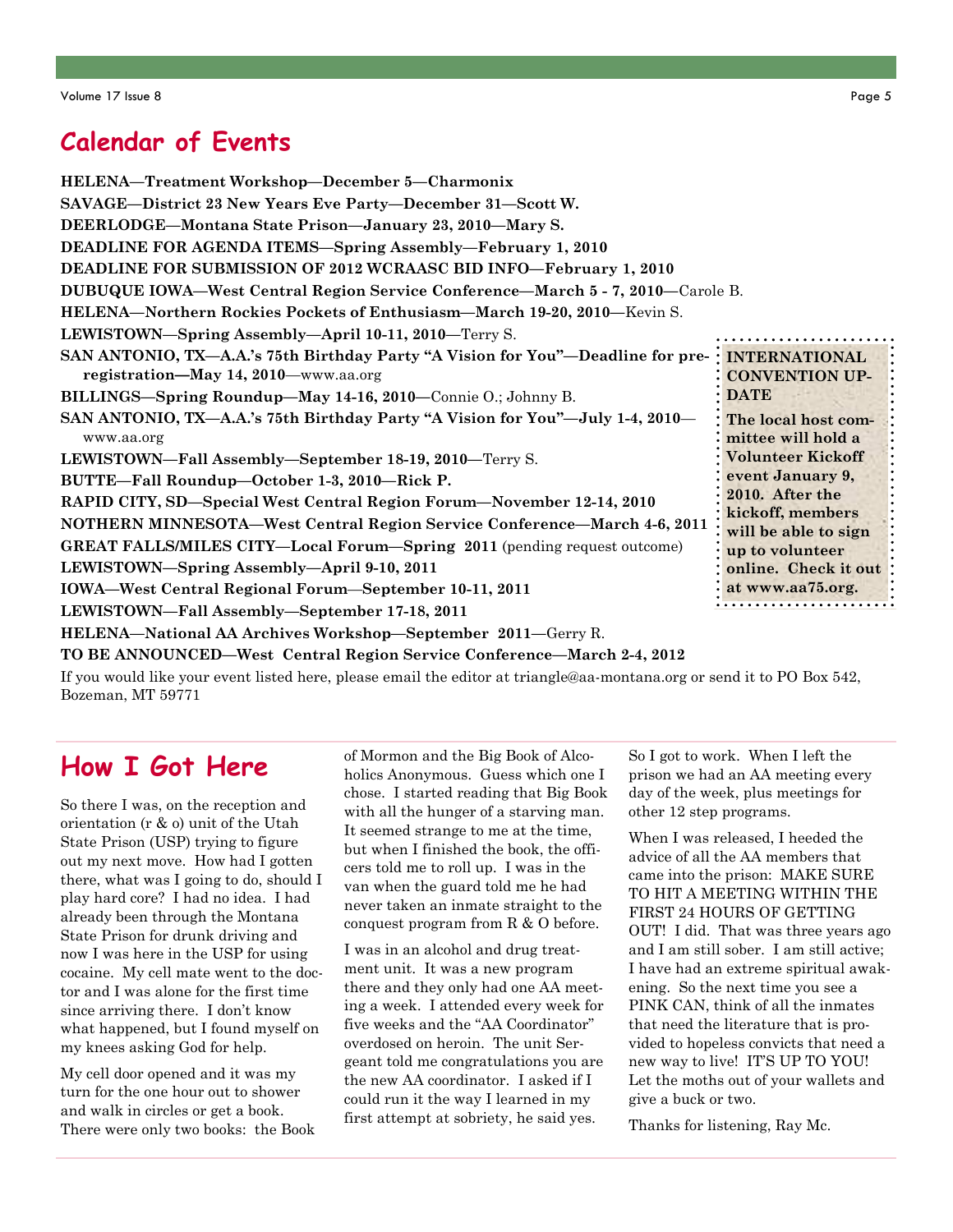### **The Circle**

It began in 1974. I was thrown in jail for stealing \$9.00 in pop bottles. In those days \$9.00 would buy 2 cases of Burgie beer and two packs of cigarettes. This should have been a warning sign. For the next 27 years, very few years went by when I didn't get thrown in jail at least once. Always misdemeanors, always alcohol related. It became a way of life, the price I had to pay for my so called "exciting" lifestyle. I never went to a jail AA meeting. I didn't believe alcohol was a problem and if it was I was sure I could quit on my own. I couldn't.

In 2002, I landed in the WATch program at Warm Springs for felony D.U.I offenders. It was my 4<sup>th</sup> treatment program and I was sure I could find a way to drink when I got out. I had 51/2 years of probation hanging over my head. Something happened at WATch and I was struck with the strange thought that "Maybe I don't have to drink when I get out of here". I'd like to call it a spiritual awakening, but it was more like complete surrender. The war was over and I had lost.

I got out and jumped into AA with both feet. AA gave me my life back. I went to MCDC and WATch AA meetings. At 3 years sober I was asked to go back to WATch and tell my story to the inmates. I was terrified. It ended up being pretty easy. I had been where every one of them was and come out the other side without drinking. It felt good. I try to go back

whenever I am asked.

In December 2008, I finally completed my probation and applied to attend AA meetings in the Gallatin County Detention Center. I didn't really think they would let me go in because of my past. In the spring of 2009 I was approved and attended my very first jail AA meeting. I guess I was about 25 years late, but I got there. It was amazing! Here were people just like I was years ago except they were at an AA meeting. Maybe some of them won't have to keep going back.

I feel like I've come full circle and I encourage any other AA folks out there to try their local jail or treatment center meetings. There is an indescribably good feeling you have when leaving these meetings. I think that's all I have to share. Ted T.

#### **Bridging the Gap at WATch East**

In March of 2006 the Treatment Chair for Area 40, Lee G., and I started having conversations about the Bridging the Gap Program (BTG) for WATch East in Glendive. Lee was concerned because nobody was willing to start the program there or to follow through with making the contacts. After discussions in person and through email I volunteered to help get it started. At that time I thought it would just take a few months, maybe six, to get things rolling and then somebody from that end of the Area would take over. It took considerably longer.

After a lot of correspondence with WATch East and getting background checks on all the volunteers, we had our first BTG meeting at WATch East on May 14th, 2006 in Glendive. In attendance were myself and some men and women from North Dakota who had volunteered. I would really like to thank the volunteers from North Dakota one more time because they would chair the meetings when I

couldn't be there. For them it was an 85 mile drive, one way, and for me it was 215 miles. We held these meetings the second Friday of each month.

The meetings were well received and over the next few years we modified them to better carry the message. We started having the "Family Members", as the guests there are referred to, view the movies by themselves and save any questions for when we arrived. This allowed us to also fit in an "Introduction to AA" for them. This just spelled out what they could expect to find when they attended AA on the outside. They really liked this and asked lots of questions. We developed a great relationship with everyone there.

We then proposed something like the small Roundup at Montana State Prison, with speakers and more interaction with the "Family Members". It was a great success and over the next years we had two more. I believe they are still open to these.

The most difficult thing I experienced in the 3 years I did this was getting AA members on the outside to contact the folks before they got out of WATch East. We were fortunate to be able to have their names released to us three months before they got out so we could get started. I soon found out that regular mail was just too slow. I switched to email or phone to get the job done. Toward the last I had developed a solid list of volunteers to contact around the state. They did a splendid job. To just hand somebody a name on a piece of paper at the District Meeting or to send a letter was just not getting it done. This is a task that, in most cases, requires constant follow up.

This was a rewarding endeavor and it is needed badly. I wish Mary all the best in continuing this but she will need help. I know she also needs to be funded some how for the literature expense. This job needs to be rotated every two years just like all the rest but finding volunteers who actually show up is difficult.

Bob H.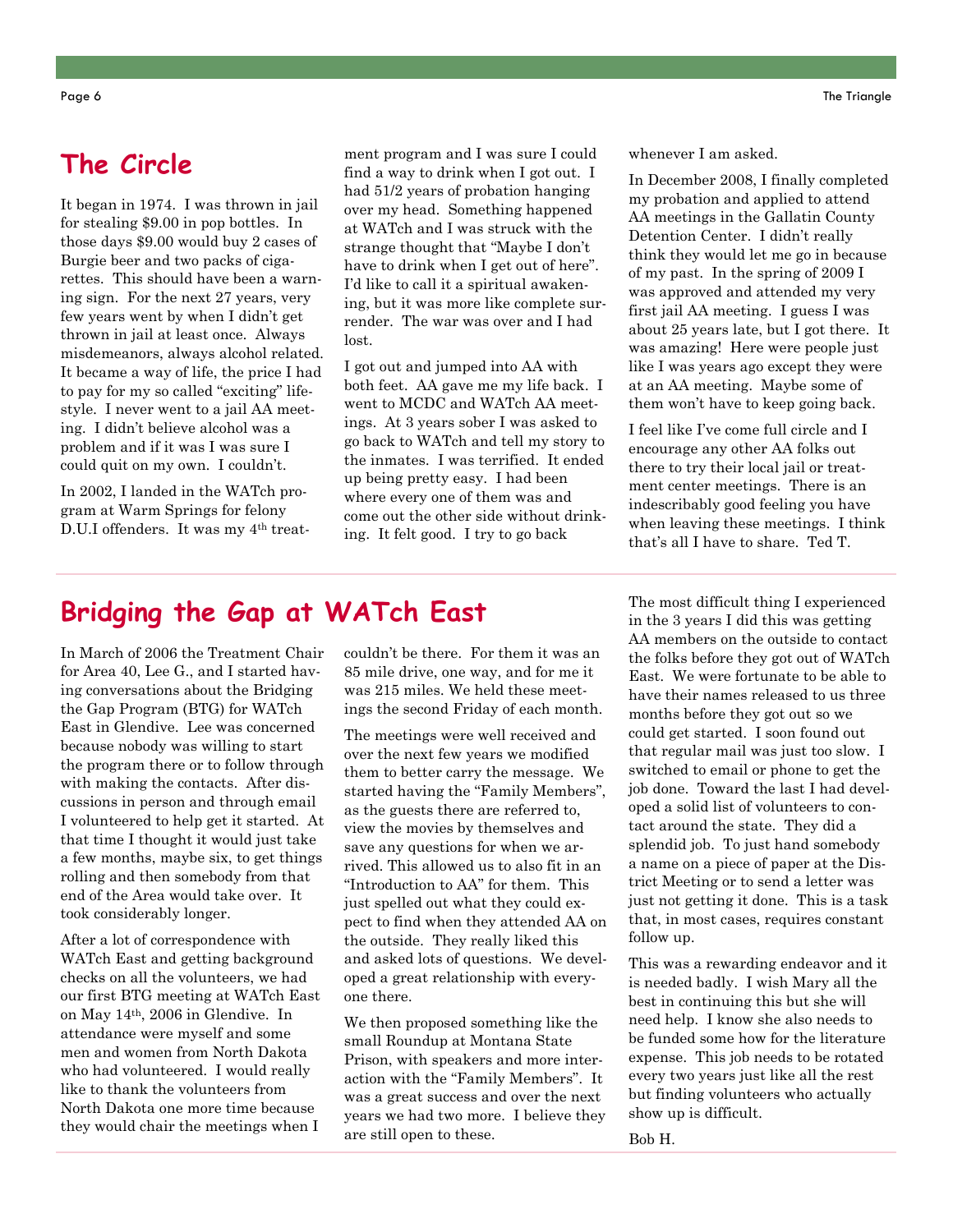# **Pulled Into Living**

On October 12 , 2006 I was arrested for my fourth offense of driving under the influence of alcohol.

 My name is Paul N. and that became the start of a journey to a sober way of living. Despair and hopelessness were already a very big part of my life and when the jail cell closed behind me I knew I was really in for it.

I knew my life was going to change, but did not understand it would be for the better. I had a lot of time on my hands to think about my circumstances. What did I need to do to change? I had been in and out of AA, never managing a year of sobriety. I knew I had never given the program an honest effort. Self sponsorship and passive meeting attendance were my program. Jail had finally given me the wake-up call to try a different approach.

Getting out of the cramped jail pod for an hour to attend a meeting was a welcome idea. I attended a meeting in jail every week and heard stories of outsiders who were spreading the message. I began to listen to their stories and they became attractive to me. It was pretty easy to be attracted knowing those members of AA who brought the meeting inside to us were leaving the jailhouse and going home. They knew how to remain free.

At sentencing I was given the opportunity to attend the state WATch program for felony DUI offenders. I was ready for something different. The program was a very intense time to work on my thinking and to attend AA meetings which were held every day. On Friday outside AA members attended our meetings. I was thankful to hear how their lives were turned around by AA. Hope was restored for me and I began to believe that AA was the answer to my alcoholism. I just needed to work the program. A gentleman who attended the WATch meeting every month peaked my interest. He seemed to be living a happy life. I knew I was going

to ask him to sponsor me when I was released from the program.

After 6 months I moved to the Helena area and went to an AA meeting a day later. My attitude was different this time and I knew I could not do it alone. I asked the gentleman I saw in treatment to be my sponsor. He obliged and I am working the steps of the program. I recently celebrated my third year of sobriety. I keep an institution commitment and return to the WATch program to give my WATch brothers the hope and help I received from the members of AA.

AA has given me a lot. I feel free from the ravages of alcoholism. My experience in jail and treatment persuaded me to live differently. Outside members of AA made the program attractive and gave me hope. I am thankful for Step 12 of this wonderful program and all members who have carried the message to me. I have been dragged along at times, but I have been pulled into living the best life I have known.

\*\*\*\*\*

### **Would I Be Able to Carry Our Message?**

At our meeting Tuesday night I looked around the room, watching the men as they listened to the "guest" speaker. A lump formed in my throat as my eyes started to burn, just slightly. I thought of the first meeting we had some 6 years before. I remembered how scared I was as I walked up the stairs into the prison. Being accused of having an overactive imagination as a kid, it hadn't disappeared entirely. I was wondering what the likelihood of a riot, or at the least, a hostage situation was. So, I asked God to remove my fear, and direct my attention to what he would have me be. When I got to the reception area, I met the other "outside" AA members. A few minutes later we were given our ID badges and were escorted to the "inside". And my life changed forever.

I knew that I'd be the speaker at our first meeting. I had done quite a few speaker meetings and talked at a couple roundups, but this was different. I was painfully aware that, during 13 years of drinking, I'd never spent a night in jail.

Would I have any credibility with these hard men, would they have any time at all for a "citizen", would I be able to carry our message to these men?

When we got to the meeting room, we were greeted by about 25 guys who offered handshakes and delicious coffee. The meeting was called to order by a man in his 70's, who'd spent most of his adult life "down". After the prayer, I recalled a conversation I'd had with my mentor Don a few hours before. AA found Don in a prison in Colorado in '68. He told me that if I went into that prison to talk to inmates, convicts, felons or offenders, I'd just as well stay home, that I had no experience with any of that, those fellows would smell it on me and I'd lose them in minutes. BUT, "if you go there and talk to alcoholics, God will use your life for His work." I prayed that God's message flow through me, that the experiences I've had that would be most useful to these men, be brought out .

Scared, I said " My name's Rick and I am alcoholic"………"Hi Rick!" Came back at

me, and to God and myself I said "here we go". As I told my story no one walked out, or talked. They laughed at my jokes and when I spoke of how our amends process changed my relationship with my dad, I saw more than one wipe an eye. Before I knew it, time was up. We were going home, and I felt a little sad to leave those guys there. But, I didn't really want to stay with them either!

We go there in blizzards, when it's hotter than a fox in a forest fire,( no air conditioning), on Christmas Eve. But at least one of us is there every week. And they keep us coming back. They let us see how our experience can benefit them, they listen to us share our experience, and sometimes our pain. Those guys shared their stories about failed marriages with me, as I went through a divorce; they shook my hand and slapped my back as I announced the births of every one of my 5 grandkids. We are not "guests" there; we are a part of them and them of us. Some of them are our brothers and sometimes we hug,

*(Continued on page 8)*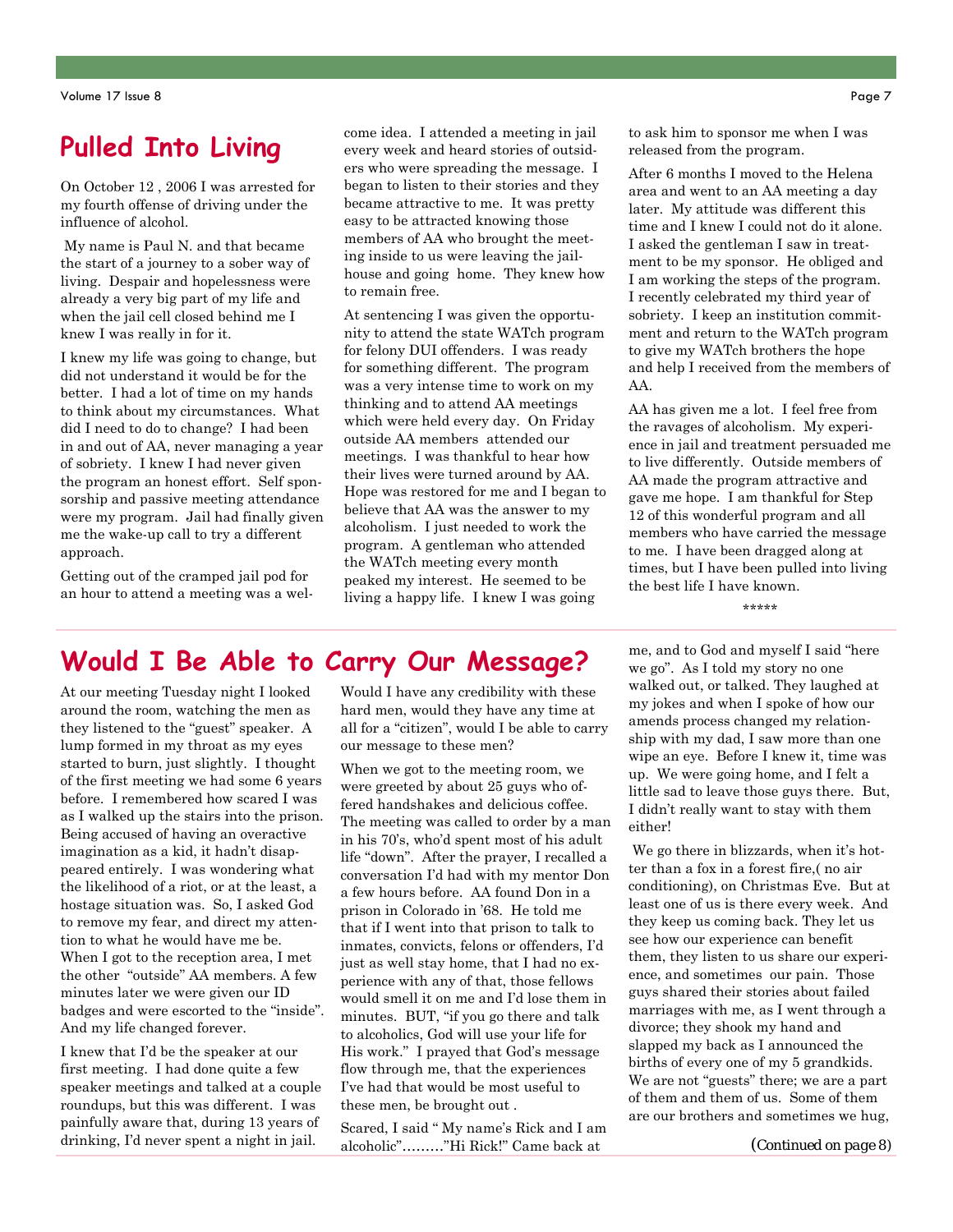where hugging ain't cool. We have found "a fellowship", based on a common illness and a common solution. I love those guys and I think some of them know it.

Thanksgiving morning, as I cooked a ham, the phone rang. It was Jim. He got paroled out 3 or 4 years ago and moved to San Diego. He calls me 5 or 6 times a year, but always on Thanksgiving and Christmas, always thanking me. I try to correct him, telling him I need to thank him. But it's always useless. This year I just thanked him for being

*(Would I ? continued from page 7)* my friend. When we hung up, I looked at the floor and cried a little, filled with honor to have gotten to see God's power enter into this guy in a PRISON, and his life is changed. He has changed in such a way, that I can't imagine him doing the crime that put him in prison.

> Thank you AA for giving me a reason to get away from my TV and share my life with guys just like me.

Of course, not all stories end up like Jim's. Some end in heartbreak and tragedy. But we are not deterred. We know, "that our lives depend upon our constant thought of others and how we can help meet their needs." So we get in

### **People Who Normally Would Not Mix**

My name is Curt K. and I'm an alcoholic. Something like fourteen years ago, the Freedom Group of Alcoholics Anonymous put on an AA Mini-Conference at Montana State Prison. It was an incredible event for many reasons. There were over a hundred people at the conference; about half were members of AA from the outside. The other half were inmates at the prison. I had only gone along that Saturday because my sponsor at the time had been taking meetings into the prison for years and he suggested I go. But once inside, I was awed by the thriving, active AA group that was at work there.

That the Freedom Group was made up entirely of prison inmates was impressive enough. But the group was also an inspiration in many other ways. The Freedom Group was a fully functioning AA group, registered with the General Service Office, served by a steering committee of trusted servants elected from among the group members, participating in the Seventh Tradition, and, as it were, putting on a rousing AA conference of speakers, workshops, fellowship and food. The group was thriving as well as any of the most successful groups I had attended on the outside. I wasn't expecting this. I was expecting a few dejected alcoholics desperate for a message of hope from the outside. Instead, I ended up the one receiving the message of hope that was so tangible in the lives and spirit of the men who made up the Freedom Group.

The first Prison Mini-Conference inspired me to take a path in AA that I would not naturally have tread. That line in the second paragraph of Chapter Two of the Big Book applies exactly: "We are people who normally would not mix." I'm one of those alcoholics who never even spent a day in jail, let alone prison. I had used my lack of legal trouble as one of the long list of reasons I couldn't be an alcoholic. So why was I suddenly drawn to twelfth step work in corrections facilities?

I owe my now long history of corrections work to the members of the Freedom Group and their example. They put on a conference that day (and twenty more on a semi-annual basis afterwards) that carried a powerful message to their fellow inmates, to the prison administration, to the AA community at large, and certainly to me. Because of my experience that day, I have been to an AA meeting at Montana State Prison nearly every month for the past fourteen years. Over the years, I have taken meetings into Lewis and Clark County Detention Center, the Helena Pre-Release, and the WATCh Program at Warm Springs. And the result has been an amazing

the car and go TO these guys, carry a message TO them, and the fruits of our labor are that we can know that we've tried, really tried to be empowered agents of God in an ungodly place.

As I looked around that room Tuesday, I realized that I haven't been scared, in there, for a long, long time. In fact, not since that first meeting years ago. Another promise come true, I can go to the "most sordid spot on earth", and keep unharmed.

Thank you for the opportunity to serve these Fellows of AA and our future Fellows.

Rick C., Area 24 Delegate

sense of usefulness, purpose, and belonging in AA.

I still run into members of the Freedom Group who put on that first conference, several of whom are now on the outside living happy, sober lives. I have seen great examples of recovery and a spiritual way of life – and I have seen some disheartening returns to drinking. But no more or less than I have seen in the other AA meetings I go to on the outside.

For those AA members who have yet to venture into a corrections facility to carry the message, I strongly encourage you to try it. There are facilities of all types across the state. Twelfth step service transforms us in a fantastic way and there are hundreds of alcoholics waiting to hear your experience, strength, and hope – and to share theirs with you.

**\*\*\*\*\*** 

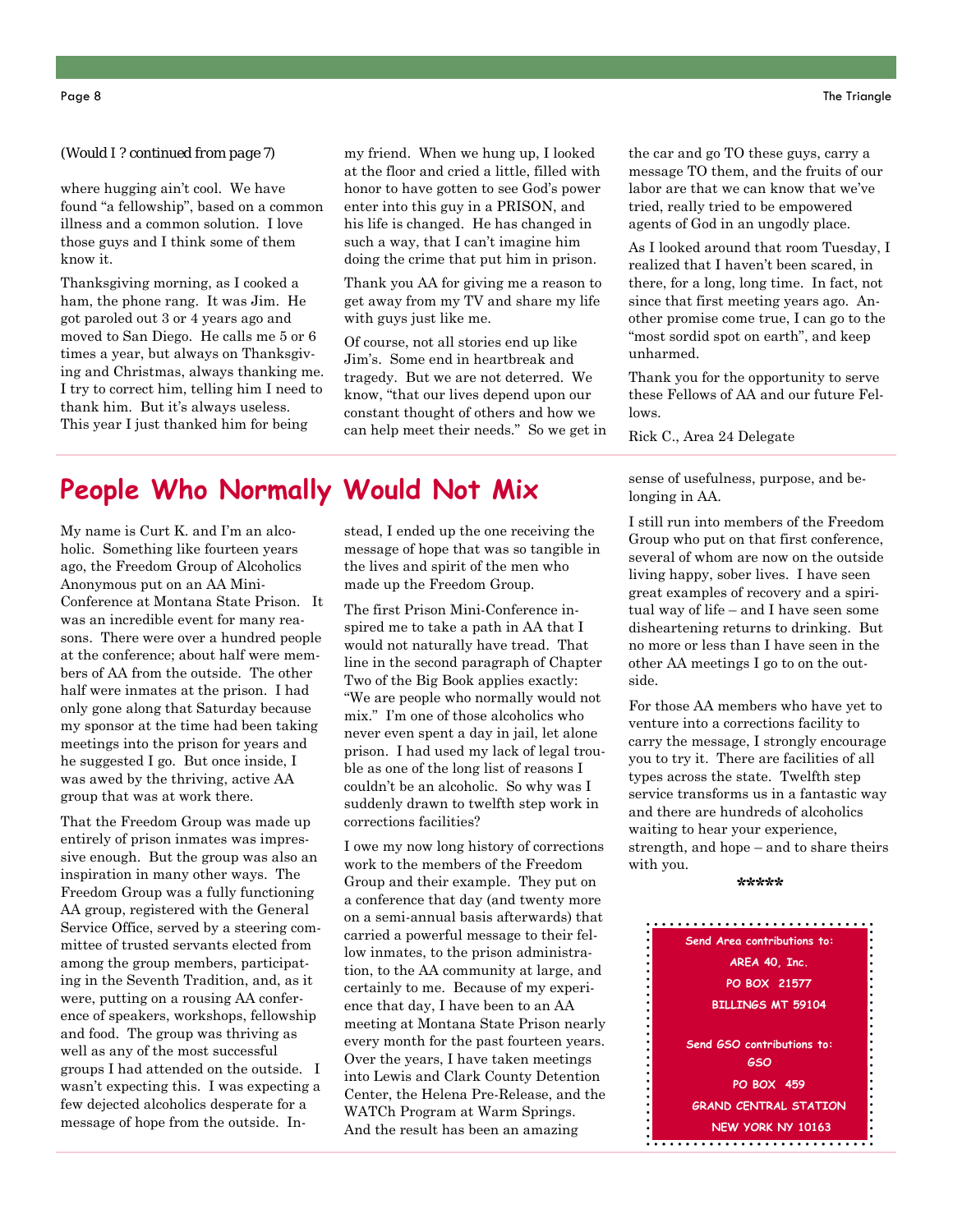### **Area Officers and Committee Chairs 2009-10**

| <b>POSITION</b> | <b>NAME</b> | <b>EMAIL</b>               | <b>MEMBERS</b>             |
|-----------------|-------------|----------------------------|----------------------------|
| Delegate        | Carole B.   | delegate@aa-montana.org    |                            |
| AreaCh/Alt D    | Terry S.    | chair@aa-montana.org       |                            |
| Secretary       | April A.    | secretary@aa-montana.org   |                            |
| Treasurer       | Linda Black | treasurer@aa-montana.org   | Del, Alt.<br>DCM 72, DR 11 |
| Archives        | Tim H.      | archives@aa-montana.org    | DCMs-11, 71<br>DRs-23, 91  |
| CPC             | Virginia R. | cpc@aa-montana.org         | DCMs-21, 51<br>DRs-42, 81  |
| Corrections     | Mary S.     | corrections@aa-montana.org | DCMs-41,42<br>DRs-31, 72   |
| Grapevine       | Richard K.  | grapevine@aa-montana.org   | DCMs-81, 91<br>DRs-61, 71  |
| Literature      | Lori F.     | literature@aa-montana.org  | DCMs-12, 31<br>DRs-91, 93  |
| Public Info.    | Tim M.      | pi@aa-montana.org          | DCMs-23, 93<br>DRs-12, 51  |
| Treatment       | Paula H.    | treatment@aa-montana.org   | $DCM-61$<br>DRs-21, 41, 71 |
| Triangle Ed.    | Sharon S.   | triangle@aa-montana.org    |                            |
| Advisor         | Andrew W.   | advisor@aa-montana.org     |                            |
| Archivist       | Gerry R.    | archivist@aa-montana.org   |                            |
| Webmaster       | Alex M.     | webmaster@aa-montana.org   |                            |

#### **Wanted:**

#### **Opening—Trustees' Committee on Corrections**

The trustees' Committee on Corrections of the General Service Board has an opening for a nontrustee appointed committee member. Some of the qualities most desirable for this nontrustee opening are:

- Expertise in Correctional Facilities work.
- Available time to attend the meetings of the trustees' committee to which appointed and general sharing session. Attendance at the Saturday night dinner and A.A. meeting during Board weekends is optional.
- At least five years of continuous sobriety.
- The ability to work within the committee structure.

• Activity in A.A. service.

A resumé form is available from the delegate or other Area officers, committee chairs and DCM's. Applications should be returned to the General Service Office by December 15, 2009.

#### **Stories for Special Needs Pamphlet**

Experience, Strength and Hope from AA Members with Special Needs.

Submit stories by December 15, 2009 to: Special Needs Coordinator General Service Office PO BOX 459 New York NY 10163

Consider the following: length of 2-3 pages or 500-800 words, double spaced with name and address attached on a separate piece of paper, experience with any barrier (s) overcome to receive the AA message, any literature, tools or efforts of AA members that helped you receive the AA message.

Contact the Area 40 Delegate, Carole B., at delegate@aa-montana.org for more information.

#### **Host City for 2012 WCRAASC**

Increase enthusiasm and enhance unity in your district. Gather support from other groups and prepare a bid for the West Central Region AA Service Conference to be held in Montana March 2-4, 2012.

Bids should be submitted to Terry S., Area Chair, by February 1, 2010. Convince the selection committee that your city would be the best for AA as a whole by including information such as airport (flights, connections, schedules, ground transportation), convention facilities (meeting room capacity, supplemental meeting rooms available, accommodations) and restaurants.

 See the planning guide at www.aamontana.org or contact Mary S., Corrections Committee Chair, or Terry S., Area Chair, for more information.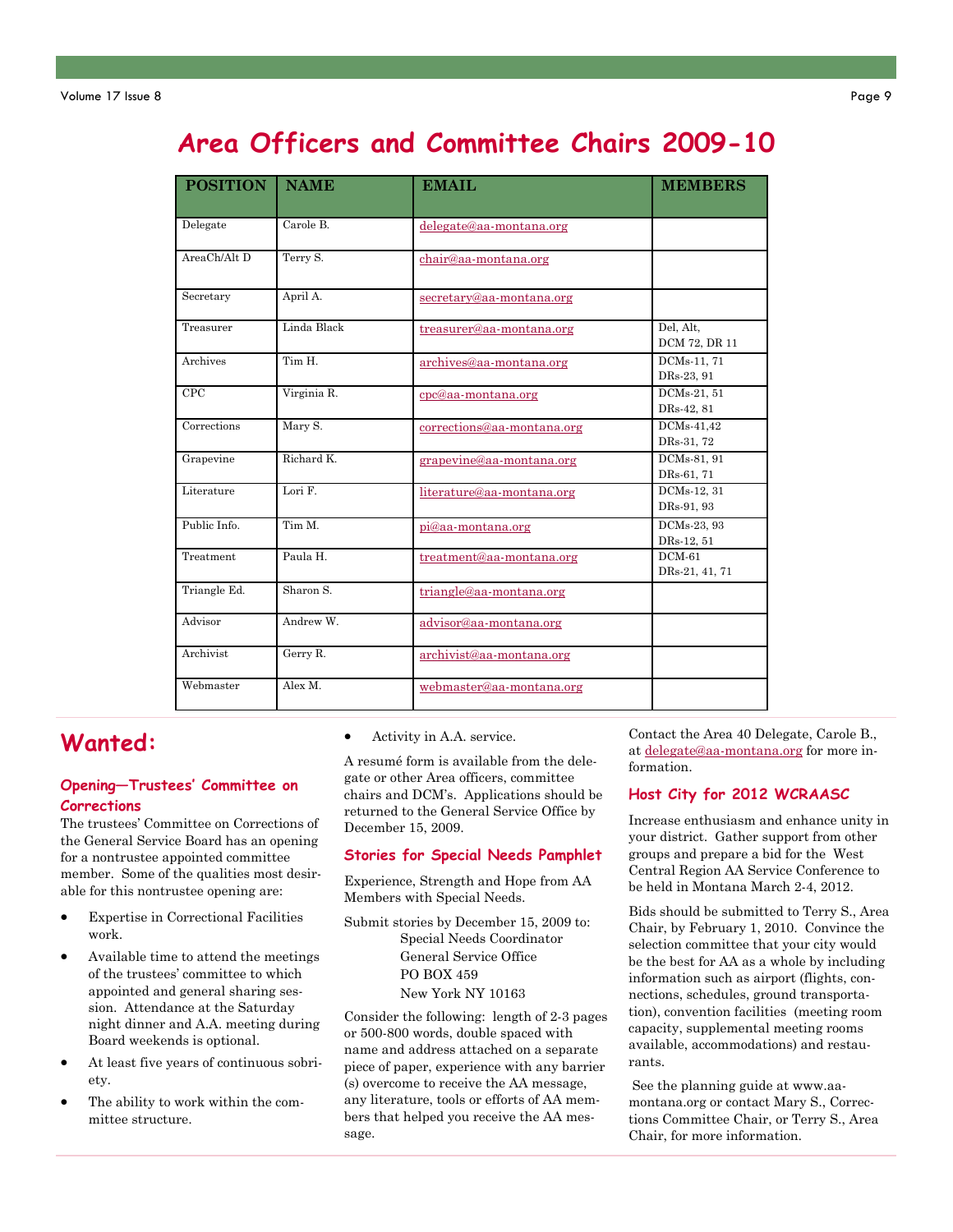Page 10 The Triangle



#### **DCM's 2009-10**

| DCM 11        | Colby D.            | <u>dcm11@aa-montana.org</u> |
|---------------|---------------------|-----------------------------|
| DCM 12        | Nick D.             | dcm12@aa-montana.org        |
| DCM 21        | Joe G.              | $dcm21@aa$ -montana.org     |
| DCM 23        | Mike Myers          | dcm23@aa-montana.org        |
| DCM 31        | Jim G.              | dcm31@aa-montana.org        |
| DCM 41        | Lee T.              | dcm41@aa-montana.org        |
| DCM 42        | Gerry L.            | dcm42@aa-montana.org        |
| DCM 51        | <b>BilliJo Doll</b> | dcm51@aa-montana.org        |
| DCM 61        | Tom D.              | dcm61@aa-montana.org        |
| <b>DCM 71</b> | Kevin M.            | $dcm71@aa$ -montana.org     |
| <b>DCM 72</b> | Jennifer W.         | $dcm72@aa$ -montana.org     |
| DCM 81        | Dan K.              | dcm81@aa-montana.org        |
| DCM 91        | Libbie L.           | $dcm91@aa$ -montana.org     |
| DCM 93        | Eric D.             | dcm93@aa-montana.org        |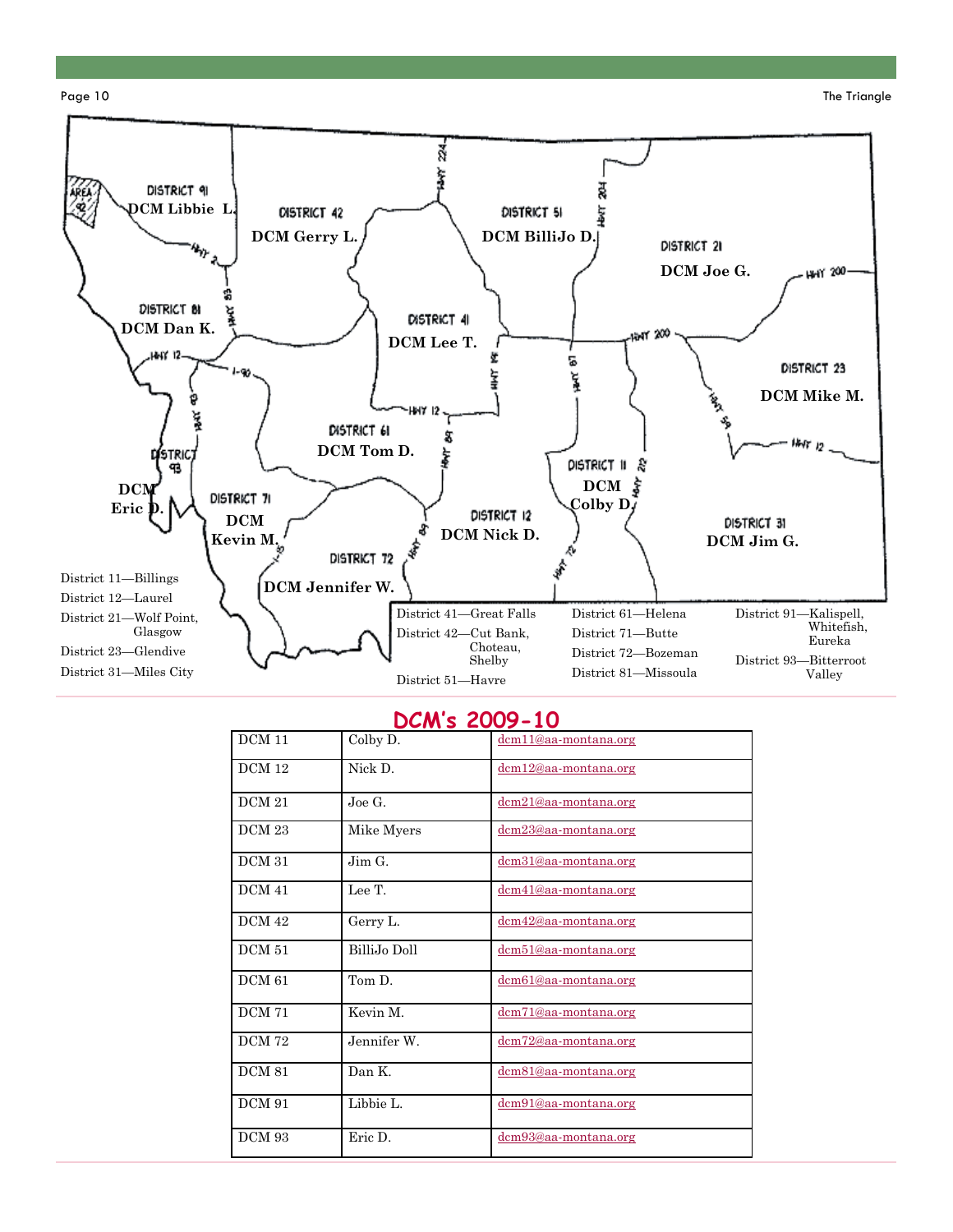for AA members interested in going to meetings at Montana State Prison. Please contact me for the application form, which must be submitted by January 5.

Of course, there are many other facilities throughout the state including county jails and women's, private, youth and treatment/correctional facilities such as WATch East and WATch West.

Currently our committee, which includes 2 district representatives and a DCM, has been working on a Local Forum. The Area voted to have this event. We are now at the requesting stage and waiting to hear if GSO can attend. At our Spring Assembly we will know if we can proceed.

We have planned the Local Forum for one day in Great Falls, a jump in the car, and one day in Miles City. Why 2 cities? It provides an opportunity for more people to attend and to meet the 2 representatives from GSO. Work shops and discussions will go on through out the day. Attendees will walk away enthused, meet new members and have a better idea of what our fellowship does, locally and globally. What a way to feel a part of a bigger whole. I always leave grateful for sobriety as well as encouraged to keep our fellowship alive. I look forward to getting involved in the spring of 2011 either in Great Falls or Miles City, or both!

Finally, during the Spring Assembly the Corrections committee will be discussing and choosing a site for the 2012 West Central Region Service Conference. Any district wanting to place a bid can find more specific information on our website, aamontana.org. Bids are to be sent to our Area Chair, Terry S., by February 1, 2010.

Anyone who thinks they might be a good fit for Corrections Chair at the Area level is encouraged to visit with me. I was told to talk to my sponsor, my family and rely on my Higher

*(Chair continued from page 1)* Power. I can say that service at the Area level is a wonderful learning experience and a chance to stay sober one more day. What a gift! **\*\*\*\*\*** 

#### *(Life continued from page 1)*

there, and started to realize that the only difference between them and me was that they got caught for felonies, and I had just been lucky. I started to really look forward to going to the meetings and was sad when my favorites were moved to other facilities. My fear had disappeared completely, and I secretly wished I could stay after the meeting was over and just rap with them for awhile. They had become my friends.

In 2004, the District 81 Corrections Chair, Matt, moved to Lewistown. My friend Gary suggested that I take the position since I was already going in on a regular basis. I went to our district business meeting and was voted in. I decided to do the best job I could. It was a challenge at first, and I had some discouraging moments, but it forced me to "really" get out of myself and just suit up, show up and do whatever it takes. I was in that position from 2004-2006, and it was an experience that has been invaluable. There is nothing like the feeling of meeting someone in jail meetings, and then running into them at an Area Assembly as a Committee Chair or a GSR. It makes it all worthwhile! Because of my positive experience as Corrections Chair, I said yes when I was nominated for Alternate DCM, and am now the current District 81 DCM. I see service work as an incredible opportunity to grow and change, and once again, it gets me out of me.

I still have a strong passion for going to meetings at the Missoula Assessment and Sanction Center (MASC), and the Montana State Prison in Deer Lodge. It has changed my life and I trust it will continue to do so. I'm surprised that it so difficult to encourage people to take up this

cause. Our current Corrections Chair's biggest challenge is to find enough volunteers to insure that the inmates get as many meetings as they can. If we don't show up, they don't get a meeting! We've been going in to the Juvenile Detention Center in Missoula since 2006 and it seems to be helping some of the kids too. I don't think you can start too early; it might be just the right time for some of them.

A few years back at my work, I met Terry Peets from Lincoln, who used to be the Warden at Pelican Bay, the toughest maximum security facility in the country. He told me about someone he met some years ago, who used to be the Warden at MSP in Deer Lodge, Jim Estelle. It turns out that he served as a Class A (non-alcoholic) Trustee on the AA General Service Board 1977-1986, and was elected Chairman of the Board 1993 to 1997. Terry told me that they felt that only two groups of volunteers had any effect in prison: the spiritual groups and AA. This is a quote from an interview with Mr. Estelle from August of 2007: "AA saved my job. I spent all of my adult life in corrections. I continually witnessed AA doing things for alcoholics in the jails and prisons that I, or other people in corrections work, could not do. And they achieved results at no cost to the state. Government can't compare with the help that AA gives."

Personally, I think all we are doing is keeping ourselves sober and trying to help them do the same thing, singleness of purpose, the stripped down origin of AA. I attend five meetings a month behind the walls and they are some of the best meetings I attend. Please come and join us, you'll be glad you did!

Yours in love and service, Dan K. **\*\*\*\*\***

#### **Welcome New Group**

Pink Cloud Group meets Monday at 7:30 pm at Christus Collegium, 714 S 8th Bozeman, open, contact Brenda at 600- 0607